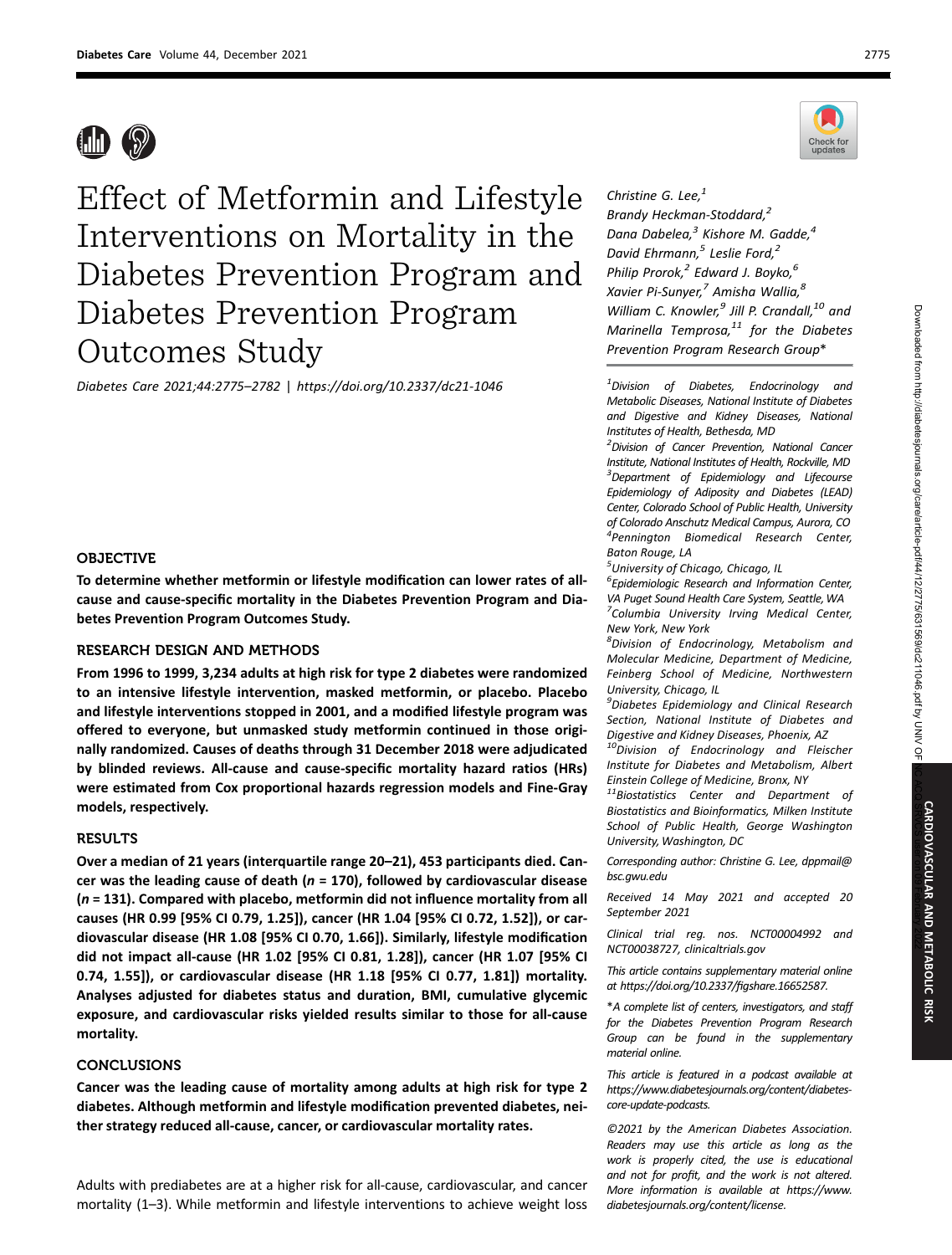and increase physical activity have been shown to lower the risk of type 2 diabetes in adults with impaired glucose tolerance (4), limited data from randomized clinical trials exist on whether these interventions can reduce mortality rates.

Both metformin and lifestyle interventions have evidence for life span and health span extension in animal models, potentially through nutrient-sensing and stress-response pathways (5). In addition, numerous observational studies suggest that metformin may lower the risk of all-cause, cardiovascular, and cancer mortality among populations with type 2 diabetes (6–14). There are also observational studies that suggest that self-reported intentional weight loss in people with overweight and obesity is associated with lower mortality rates (15–17). However, evidence for mortality benefits of metformin and lifestyle modification from clinical trials is more limited.

The UK Prospective Diabetes Study (UKPDS) is a clinical trial of adults with newly diagnosed diabetes that demonstrated the efficacy of metformin in lowering the risk of all-cause mortality compared with conventional control or intensive control with chlorpropamide, glibenclamide, or insulin (18). However, no trial has evaluated the effect of metformin on all-cause or cause-specific mortality in a population of adults at high risk for developing type 2 diabetes. A meta-analysis of randomized behavioral weight loss trials in adults with obesity concluded that weight loss is associated with a lower risk of all-cause mortality, but many of the trials were of limited duration (19). In the Da Qing Diabetes Prevention Outcome Study, a randomized controlled trial of lifestyle interventions administered over 6 years to Chinese adults with impaired glucose tolerance and a mean baseline BMI of 26 kg/m<sup>2</sup>, all-cause and cardiovascular mortality rates were reduced after 20–30 years' follow-up (20,21). However, it is unknown whether these findings will be replicated in the Diabetes Prevention Program (DPP) study population with higher mean age and BMI at baseline after 21 years' follow-up. Impaired glucose tolerance is associated with a higher risk of cancer and cancer deaths, the second leading cause of mortality in the U.S (3,22). No trials exist, however, to evaluate the efficacy

of lifestyle modification in lowering the risk of cancer mortality among adults with impaired glucose tolerance.

DPP was designed to evaluate the efficacy of metformin and intensive lifestyle interventions to prevent diabetes, and the long-term follow-up of enrolled DPP participants in the Diabetes Prevention Program Outcomes Study (DPPOS) focused on their effects on development of microvascular complications, cancer, and cardiovascular disease. Because obesity and diabetes increase the risk for all-cause, cancer, and cardiovascular disease mortality (23,24), and because metformin and lifestyle interventions were effective in lowering weight and preventing diabetes in the DPP (4), we hypothesized that metformin and lifestyle modification may also lower the risk for all-cause, cancer, and cardiovascular disease mortality. While mortality was not a primary outcome in DPP or DPPOS, mortality was assessed with rigorous adjudication of causes to account for the competing risk of deaths on key outcomes measured in DPPOS. Therefore, these high-quality mortality data, the long duration of the metformin intervention, and the long follow-up period in DPPOS provide a unique opportunity to conduct a secondary data analysis to evaluate the effects of metformin and intensive lifestyle modification interventions on allcause and cause-specific mortality in a population of adults at high risk of type 2 diabetes.

# RESEARCH DESIGN AND METHODS Study Population

From 1996 to 1999, 3,234 adults ages  $\geq$ 25 years were enrolled in DPP at 27 clinical sites in the U.S. Written informed consent was obtained from all participants before screening, consistent with the Declaration of Helsinki and the guidelines of each center's institutional review board. For inclusion of a study population at high risk for developing type 2 diabetes, inclusion criteria included a BMI  $\geq$ 24 kg/m<sup>2</sup> ( $\geq$ 22 kg/m<sup>2</sup> for Asian Americans), fasting plasma glucose 95-125 mg/dL  $(\leq 125$  mg/dL for American Indians), and 2-h glucose 140–199 mg/dL after a 75-g oral glucose load. Key exclusions were significant cardiovascular or renal disease, cancer requiring treatment in the past 5 years

(except cancer considered cured or associated with a good prognosis, such as nonmelanoma skin cancer, papillary thyroid carcinoma, and cervical carcinoma in situ), hepatitis, and other medical conditions likely to limit life span or increase the risk of the interventions, as previously described (25).

### Study Design and Interventions

Participants were randomized to one of three groups: an intensive lifestyle intervention (lifestyle) focused on achieving at least 150 min physical activity weekly and  $\geq$ 7% body weight loss, metformin 850 mg twice daily with standard diet and exercise recommendations, or a placebo twice daily with standard diet and exercise recommendations, as previously described (Consolidated Standards of Reporting Trials [CONSORT] diagram [Supplementary Fig. 1]) (26). The masked intervention phase of the study was stopped on 1 July 2001 when efficacy for the primary outcome of diabetes prevention was achieved. In 2002, after a bridge period during which all participants received a modified group lifestyle intervention, 2,779 participants continued in DPPOS and were offered quarterly lifestyle sessions. Those originally randomized to lifestyle were offered additional lifestyle reinforcement semiannually, and those randomized to metformin continued to receive open-label metformin 850 mg twice daily. Study metformin and instructions to take it were provided if participants did not develop a contraindication to the study drug, until plasma glucose worsened to  $\geq$ 140 mg/dL in the DPP, or when hemoglobin A<sub>1c</sub> (HbA<sub>1c</sub>) was  $\geq$ 7% during the DPPOS, at which time study metformin was discontinued and diabetes management was transferred to the participant's health care provider. Participants were instructed to bring any unused study metformin to study visits for pill counts to track adherence, as previously described (27).

#### **Outcomes**

The primary outcome of all-cause mortality was ascertained for all participants enrolled in DPP through regular surveillance of the study population at annual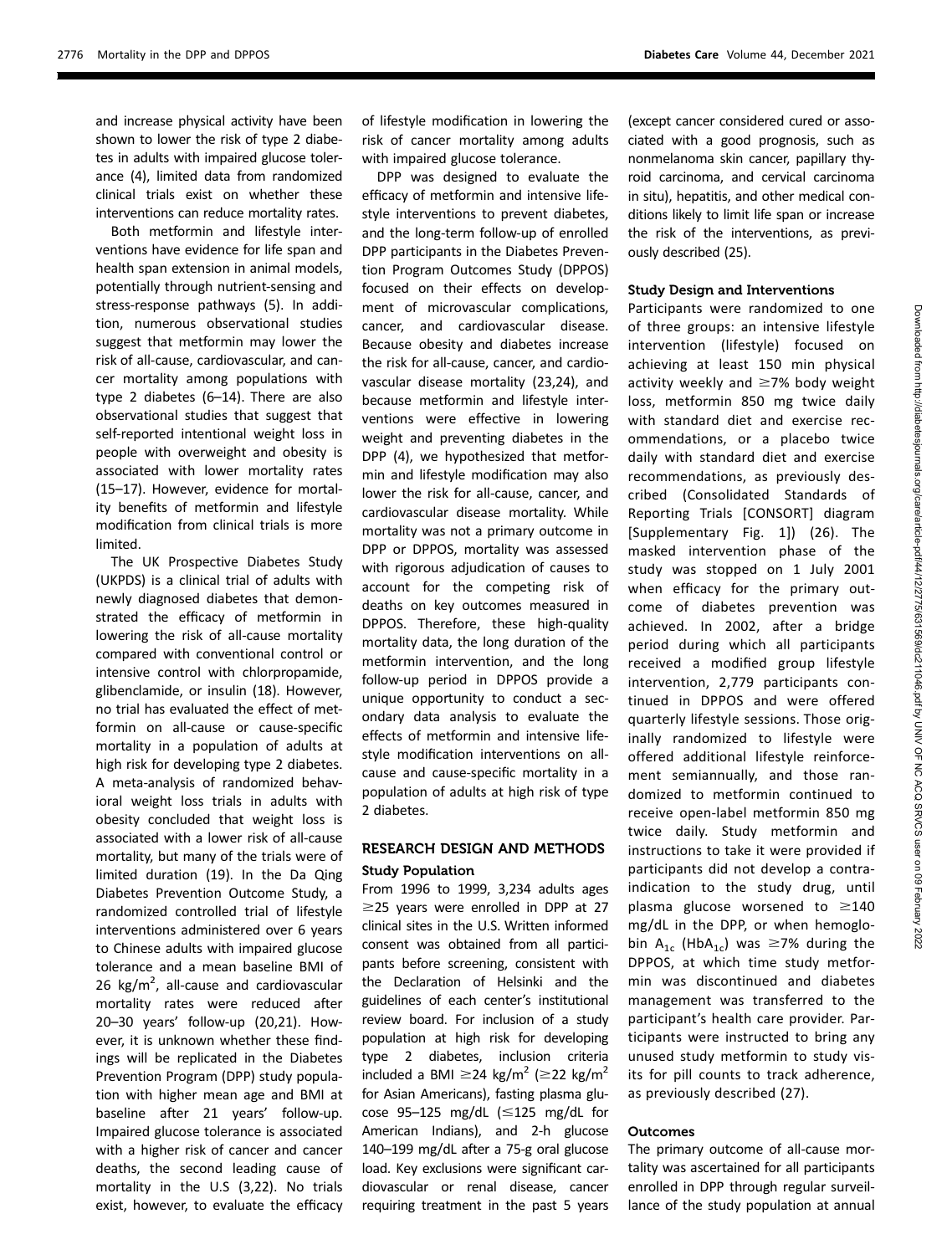visits and two National Death Index (NDI) searches through 31 December 2018. No deaths were counted after that date, and anyone not known to be deceased or found in the NDI search by that closing date was considered to be alive. An adjudication committee that was blinded to treatment assignment used medical records, death certificates, and NDI cause of death codes to assign the underlying cause of death for the secondary outcomes of cause-specific mortality. Participants had previously signed medical release forms allowing for the acquisition of their medical records. Categories of cause-specific mortality for this manuscript comprise cardiovascular disease, cancer, and other causes. Demographics, medical history, and lifestyle factors were assessed via questionnaire; standardized exams that included weight, height, and blood pressure; and laboratory specimens from fasting subjects that were assayed for glucose, lipids, and  $HbA_{1c}$ , as previously described (26). In addition, all participants were instructed to bring medications (lists, prescriptions, and containers) to their annual study visit for an inventory of concomitant medications taken within the prior 2 weeks, on the basis of which use of antihypertensive medications, lipid-lowering agents, and outof-study metformin use was assessed.

#### Statistical Analysis

Hazard ratios (HRs) for all-cause mortality associated with metformin and lifestyle compared with placebo were estimated from Cox proportional hazards regression models with adjustments for baseline age, race/ethnicity, and sex, and the assumption of proportional hazards was confirmed. Time-toevent Fine-Gray models accounting for the competing risk of other causes of mortality were used to determine the risk for cause-specific mortality associated with metformin and lifestyle compared with placebo with adjustments for baseline age, race/ethnicity, and sex for causes with  $\geq$  50 deaths. Differences in the effects of the DPP randomized interventions on mortality in prespecified subgroups were explored by testing of interactions by age, sex, race/ethnicity, and BMI in these models without adjustment for multiplicity, and P values

<0.05 were considered statistically significant. Sensitivity analyses using alternative models were performed to account for potential factors that may have affected the effects of treatment: 1) multivariable models to account for time-varying characteristics collecting during follow-up (including diabetes status and duration, BMI, glycemic exposure, and cardiovascular risk factors), since these covariates are influenced by DPP interventions and are risk factors for mortality; 2) multivariable models to account for drop-in use of out-of-study metformin in the three arms of DPP with adjustment for time-varying, outof-study metformin use in the above time-to-event Fine-Gray models; and 3) marginal structural models with truncated inverse probability stability weights to estimate the etiologic effect of metformin use on all-cause mortality in the presence of out-of-study metformin and discontinuation of and adherence to randomized metformin (28). All statistical analyses were performed with SAS 9.4 and R 3.5.2.

### Data and Resource Availability

In accordance with the National Institutes of Health (NIH) Public Access Policy, we continue to provide all manuscripts to PubMed Central including this manuscript. DPP/DPPOS has provided the protocols and lifestyle and medication intervention manuals to the public through its public website (https://www.dppos.org). The DPPOS abides by the National Institute of Diabetes and Digestive and Kidney Diseases (NIDDK) data sharing policy and implementation guidance as required by the NIH/ NIDDK (https://www.niddkrepository.org/ studies/dppos/).

### RESULTS

The study population enrolled in the DPP had a mean  $\pm$  SD age of 50.6  $\pm$ 10.7 years and BMI 34.0  $\pm$  6.7 kg/m<sup>2</sup>, 68% were female, and 55% were non-Hispanic White. With regard to other cardiovascular risk factors at baseline, 41% were former or current smokers, 29% had hypertension or were treated for hypertension, and 69% had hyperlipidemia or were on treatment with lipidlowering medications. There were no significant differences in baseline demographic or clinical characteristics across the three randomized groups (Table 1).

However, by 31 December 2018, there were differences in the prevalence of diabetes in the metformin (55%), lifestyle (53%), and placebo (60%) groups  $(P = 0.003)$ .

Over a median follow-up of 21 years (interquartile range 20–21), 453 (14%) of the 3,234 participants died. The cause of death was unknown in 7% due to missing records or other documentation needed for accurate adjudication of the cause. Cancer was the most common cause of death (37%), followed by cardiovascular disease (29%). The fractions of deaths from chronic respiratory diseases, infection, neurologic disease, renal disease, trauma, and other causes were all  $<$ 10% (Table 2).

Mortality rates were similar across groups randomized to metformin (7.1 deaths/1,000 person-years), lifestyle (7.4 deaths/1,000 person-years), and placebo (6.6 deaths/1,000 person-years (Fig. 1). There was no difference between metformin and placebo groups in the risk of all-cause (HR 0.99 [95% CI 0.79, 1.25]), cardiovascular (HR 1.08 [95% CI 0.70], 1.66), cancer (HR 1.04, [95% CI 0.72, 1.52]), or other (HR 0.94 [95% CI 0.64, 1.38]) mortality (Table 3). There was also no difference between lifestyle and placebo groups in the risk of all-cause (HR 1.02 [95% CI 0.81, 1.28]), cardiovascular (HR 1.18 [95% CI 0.77, 1.81]), cancer (HR 1.07 [95% CI 0.74, 1.55]) or other (HR 0.85 [95% CI 0.58, 1.26]) mortality (Table 3).

The risks of all-cause mortality associated with metformin or lifestyle compared with placebo did not differ by age, sex, race/ethnicity, or BMI (Supplementary Table 1). In sensitivity analyses with adjustment for time-varying out-of-study metformin use in all three randomized groups, the risk of all-cause mortality associated with metformin compared with placebo remained unchanged (HR 0.97 [95% CI 0.77, 1.23] [Supplementary Table 2]). Multivariable models exploring the potential mediating effects of diabetes status and duration, changes in BMI, cumulative glycemic exposure, and cardiovascular risk factors also did not materially change the risk for all-cause mortality associated with lifestyle or metformin compared with placebo (Supplementary Table 2). With use of a marginal structural model to account for metformin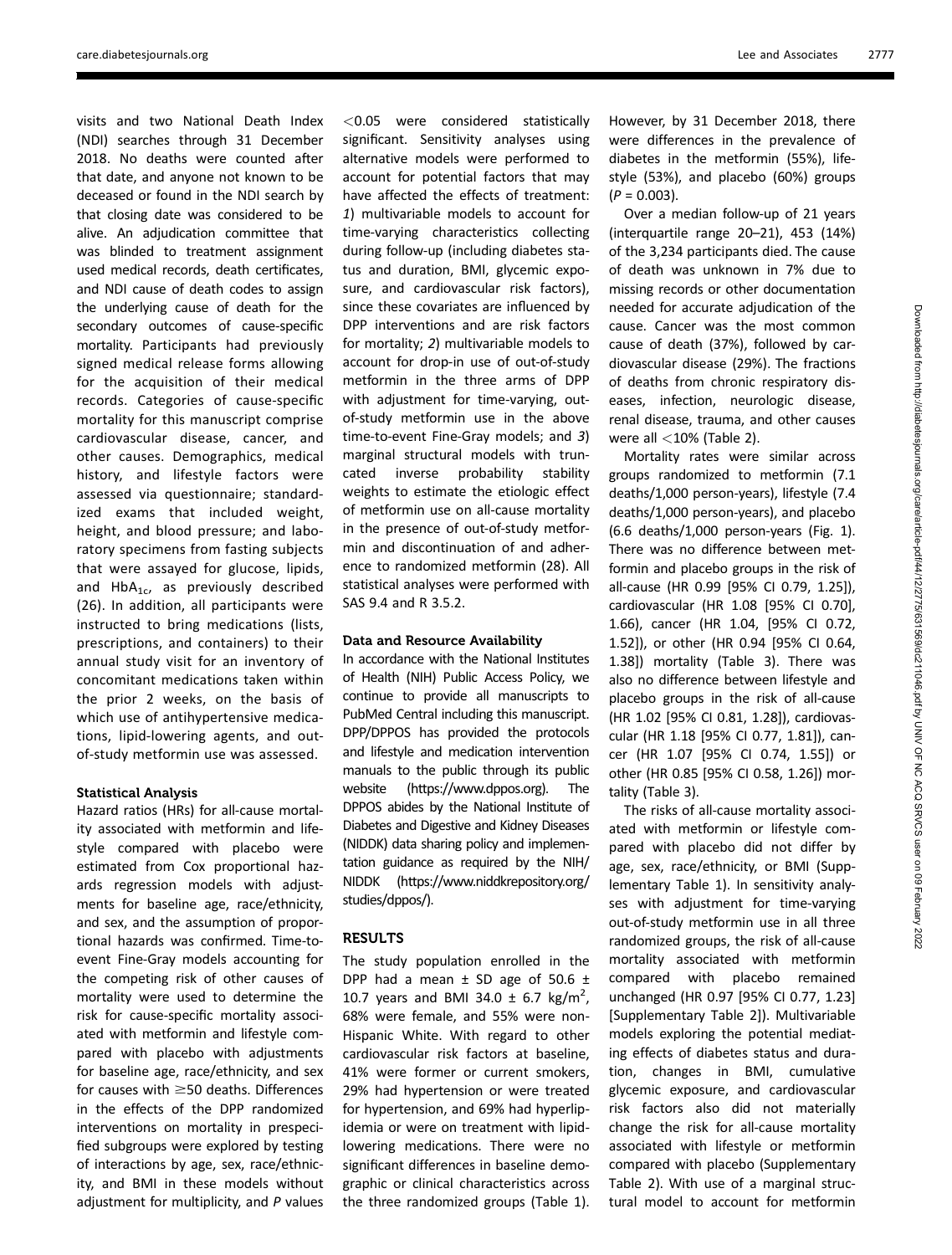| Table 1-Baseline characteristics of participants by DPP randomized groups                    |                                                       |                                                    |                                                   |                                                    |  |  |  |
|----------------------------------------------------------------------------------------------|-------------------------------------------------------|----------------------------------------------------|---------------------------------------------------|----------------------------------------------------|--|--|--|
| Characteristic                                                                               | Total $(n = 3,234)$                                   | Placebo ( $n = 1,082$ )                            | Metformin ( $n = 1,073$ )                         | Lifestyle ( $n = 1,079$ )                          |  |  |  |
| Age (years)                                                                                  | $50.6 \pm 10.7$                                       | $50.3 \pm 10.4$                                    | $50.9 \pm 10.3$                                   | $50.6 \pm 11.3$                                    |  |  |  |
| Women                                                                                        | 2,191(68)                                             | 747 (69)                                           | 710 (66)                                          | 734 (68)                                           |  |  |  |
| Race/ethnicity<br>White<br>African American<br>Hispanic<br>American Indian<br>Asian American | 1,768 (55)<br>645 (20)<br>508(16)<br>171(5)<br>142(4) | 586 (54)<br>220(20)<br>168 (16)<br>59(6)<br>49 (4) | 602 (56)<br>221(21)<br>162 (15)<br>52(5)<br>36(3) | 580 (54)<br>204 (19)<br>178 (16)<br>60(6)<br>57(5) |  |  |  |
| Education<br>Primary<br>High school<br>College<br>Graduate school                            | 130(4)<br>704 (22)<br>1,556 (48)<br>844 (26)          | 51(5)<br>234(22)<br>520 (48)<br>277 (26)           | 36(3)<br>233 (22)<br>514 (48)<br>290 (27)         | 43(4)<br>237(22)<br>522 (48)<br>277(26)            |  |  |  |
| Income $>$ \$50,000                                                                          | 1,328 (41)                                            | 429 (40)                                           | 463 (43)                                          | 436 (40)                                           |  |  |  |
| Smoking<br><b>Never</b><br>Former<br>Current                                                 | 1,897 (59)<br>1,111(34)<br>226(7)                     | 635 (59)<br>363 (34)<br>84(8)                      | 634 (59)<br>367 (34)<br>72(7)                     | 628 (58)<br>381 (35)<br>70(7)                      |  |  |  |
| Weekly alcohol use<br>$<$ 1 drink<br>$1 - 7$ drinks<br>$>7$ drinks                           | 2,380 (75)<br>647 (20)<br>148(5)                      | 796 (75)<br>224(21)<br>44 (4)                      | 784 (74)<br>220(21)<br>53 $(5)$                   | 800 (76)<br>203(19)<br>51(5)                       |  |  |  |
| BMI ( $\text{kg/m}^2$ )                                                                      | $34.0 \pm 6.7$                                        | $34.1 \pm 6.7$                                     | $33.9 \pm 6.6$                                    | $33.9 \pm 6.8$                                     |  |  |  |
| Hypertension*                                                                                | 925 (29)                                              | 301(28)                                            | 312 (29)                                          | 312 (29)                                           |  |  |  |
| Hyperlipidemia <sup>+</sup>                                                                  | 2,244(69)                                             | 769 (71)                                           | 741 (70)                                          | 734 (68)                                           |  |  |  |
| Fasting glucose (mg/dL)                                                                      | $106.5 \pm 8.3$                                       | $106.7 \pm 8.4$                                    | $106.5 \pm 8.5$                                   | $106.3 \pm 8.1$                                    |  |  |  |
| $HbA_{1c}$ (%)                                                                               | $5.9 \pm 0.5$                                         | $5.9 \pm 0.5$                                      | $5.9 \pm 0.5$                                     | $5.9 \pm 0.5$                                      |  |  |  |
| $HbA_{1c}$ (mmol/mol)                                                                        | $41.0 \pm 5.5$                                        | $41.0 \pm 5.5$                                     | $41.0 \pm 5.5$                                    | $41.0 \pm 5.5$                                     |  |  |  |

Baseline characteristics are described as means ± SD or n (%) as appropriate. \*Hypertension is defined as blood pressure of at least 140/90 mmHg or use of antihypertensive medications. †Hyperlipidemia is defined as LDL cholesterol ≥130 mg/dL, triglyceride ≥150 mg/dL, or lipidlowering medications.

discontinuation and adherence and use of out-of-study metformin due to diabetes development and  $HbA_{1c}$ , the

estimated risk of all-cause mortality associated with randomized metformin compared with placebo appeared lower,

| Table 2-Adjudicated causes of death by DPP randomized groups |          |         |           |           |  |  |  |
|--------------------------------------------------------------|----------|---------|-----------|-----------|--|--|--|
| Cause of death                                               | Total    | Placebo | Metformin | Lifestyle |  |  |  |
| Cancer                                                       | 170 (37) | 53 (37) | 57 (37)   | 60 (38)   |  |  |  |
| Cardiovascular disease                                       | 131 (29) | 38 (27) | 44 (29)   | 49 (31)   |  |  |  |
| Neurologic (nonstroke)                                       | 36(8)    | 12(8)   | 12(8)     | 12(8)     |  |  |  |
| Unknown                                                      | 32(7)    | 14 (10) | 7(5)      | 11(7)     |  |  |  |
| Infection                                                    | 25(5)    | 8(6)    | 11(7)     | 6(4)      |  |  |  |
| Other*                                                       | 22(5)    | 5(3)    | 10(7)     | 7(4)      |  |  |  |
| Trauma                                                       | 20(4)    | 8(6)    | 6(4)      | 6(4)      |  |  |  |
| Chronic respiratory disease                                  | 9(2)     | 3(2)    | 3(2)      | 3(2)      |  |  |  |
| Renal disease                                                | 8(2)     | 2(1)    | 2(1)      | 4(3)      |  |  |  |
| Total                                                        | 453      | 143     | 152       | 158       |  |  |  |

Data are n or n  $(\%)$ . \*Other causes of death include cardiac arrest, multiorgan failure, hepatic failure, suicide, acute pancreatitis, myelofibrosis, upper gastrointestinal bleed, or ventriculitis.

but the conclusion remained unchanged (HR 0.78 [95% CI 0.55, 1.11]).

### **CONCLUSIONS**

Among DPP participants at high risk for type 2 diabetes at study entry, all-cause mortality did not differ for those randomized to metformin or lifestyle compared with placebo over a median observation time of 21 years. Although metformin and lifestyle were associated with reductions in several risk factors for cardiovascular disease (29,30), these interventions did not lower cardiovascular mortality compared with placebo. Cancer was the leading cause of death in this study population, but neither metformin nor lifestyle reduced the risk of cancer mortality compared with placebo.

To our knowledge there has been a paucity of epidemiologic data on causespecific mortality in people with prediabetes in the U.S. Prior reports of cause-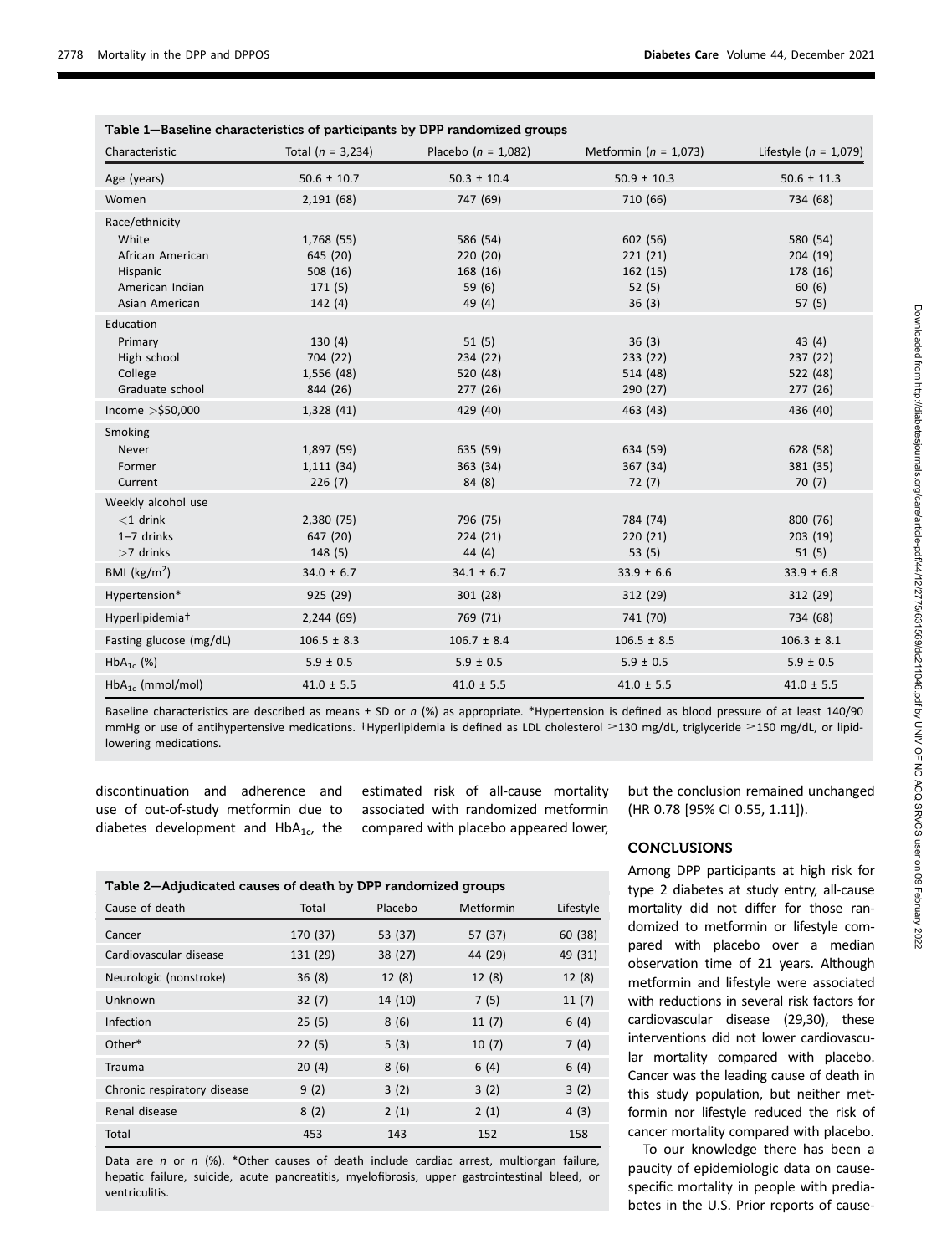



specific mortality among people with diabetes in the U.S. have described cardiovascular disease as the leading cause of death, albeit declining over time (31,32). This may be due to improved cardiovascular risk factor control among people with and without diabetes in the U.S. between 1988 and 2014 (33). A recent publication found that a decline in vascular disease death rates has now resulted in a predominance of deaths due to cancer among individuals with diabetes in England (34). Our finding of cancer being the leading cause of death in this study population of prediabetes is consistent with this and the Centers for Disease Control and Prevention reports of malignant neoplasms being the leading cause of death for U.S. adults age 45–64 years (35).

This trial is unique in its ability to examine the effect of metformin on allcause and cause-specific mortality in a study population at high risk for type 2 diabetes. While metformin lessened major risk factors for mortality by lowering weight and reducing the risk of diabetes in DPP and longer follow-up in DPPOS (4,36), it did not reduce the risk of all-cause mortality or deaths due to cancer and cardiovascular disease. Throughout DPP and DPPOS, study participants who developed diabetes in all randomized groups were frequently prescribed metformin as first-line therapy for type 2 diabetes by their health care providers. It is possible that the ability to detect an effect of randomization to metformin was hampered by crossover use of metformin in the other groups or

by residual confounding due to unmeasured factors introduced during followup. Nevertheless, sensitivity analyses to account for out-of-study metformin use, discontinuation of study metformin, and confounding related to metformin treatment and randomization over time did not show any material difference in the risk for all-cause mortality.

Numerous observational studies have suggested that metformin may help lower the risk of all-cause, cardiovascular, and cancer mortality in patients with type 2 diabetes (6–14). Past observational findings may differ from our results due to potential confounding by indication with patients on metformin being healthier than comparison groups treated with other antidiabetes medications for more advanced diabetes or

Table 3—Rates and risk for all-cause and cause-specific mortality associated with metformin and lifestyle compared with placebo

|                 | Number of events |           | Event rate/1,000 person-years |         | Metformin versus placebo |           | Lifestyle versus placebo |      |                     |      |
|-----------------|------------------|-----------|-------------------------------|---------|--------------------------|-----------|--------------------------|------|---------------------|------|
| Causes of death | Placebo          | Metformin | Lifestyle                     | Placebo | Metformin                | Lifestyle | HR (95% CI)*             | P    | HR (95% CI)*        | P    |
| All cause       | 143              | 152       | 158                           | 6.59    | 7.13                     | 7.37      | 0.99(0.79, 1.25)         | 0.95 | $1.02$ (0.81, 1.28) | 0.87 |
| Cancer          | 53               | 57        | 60                            | 2.45    | 2.67                     | 2.80      | $1.04$ (0.72, 1.52)      | 0.83 | 1.07(0.74, 1.55)    | 0.71 |
| <b>CVD</b>      | 38               | 44        | 49                            | 1.75    | 2.06                     | 2.28      | $1.08$ (0.70, 1.66)      | 0.74 | $1.18$ (0.77, 1.81) | 0.44 |
| Other           | 52               | 51        | 49                            | 2.40    | 2.39                     | 2.28      | 0.94(0.64, 1.38)         | 0.74 | $0.85$ (0.58, 1.26) | 0.43 |

\*HRs associated with metformin or lifestyle compared with placebo are adjusted for age, race/ethnicity, and sex in Cox proportional hazards models for all-cause mortality and in Fine-Gray models accounting for competing risk of other deaths for cause-specific mortality.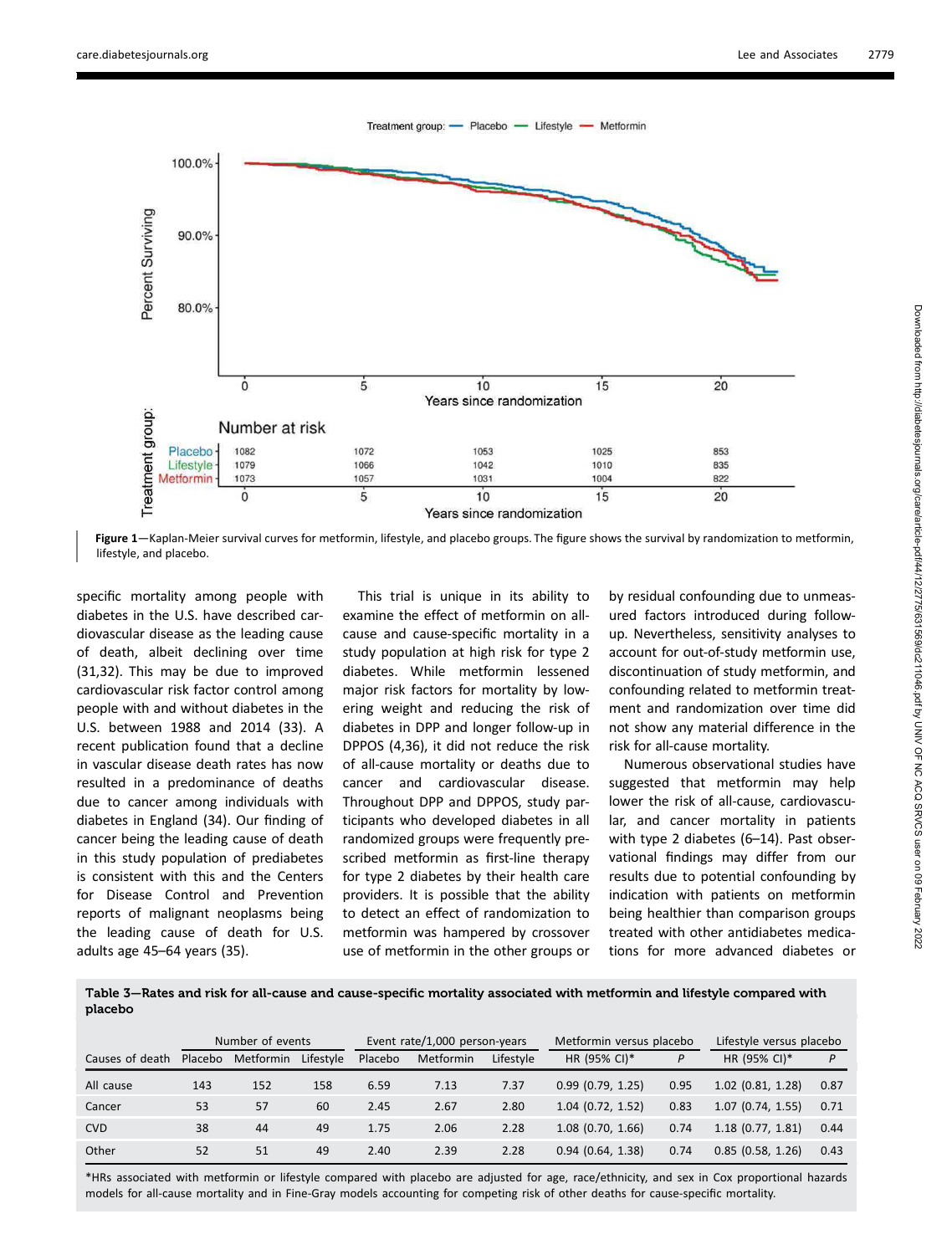because of a contraindication to metformin, such as severe renal impairment. Although the observational studies attempted to account for confounding by indication and other biases, there still could also be residual confounding by diabetes duration, severity, and complications since patients on metformin may not have progressed further in their disease to require medication change or intensification. Nevertheless, the findings in this study also differ from more definitive evidence from UKPDS showing the lower risk of allcause mortality with metformin in participants with new-onset type 2 diabetes (18). In both the observational studies and in UKPDS, the ability to detect an effect of metformin on mortality may have been stronger given a higher underlying mortality risk in the population of adults potentially due to preexisting cardiovascular disease or cancer, which were exclusion criterion at DPP enrollment. For example, crude cancer mortality rates reported among adults with prediabetes enrolled in European observational cohorts (4.64 per 1,000 person-years) were much higher than those in the placebo arm of DPPOS (2.40 per 1,000 person-years), though it is difficult to compare, since mortality rates are not age or sex standardized and most of the European cohorts had a higher mean age and greater proportion of males than our study population (3). Albeit not age or sex standardized, mortality rates were certainly higher in metformin-treated participants in UKPDS after 10.7 years (13.5 per 1,000 person-years) than in those in DPPOS after 21 years (7.13 per 1,000 person-years). It is also possible that the greater glycemic difference that was attained with metformin use in the study population of newly diagnosed diabetes enrolled in the UKPDS explains the survival benefit, whereas in DPPOS, baseline dysglycemia was lower and the reduction in  $HbA_{1c}$  achieved with metformin was much less (29). Nevertheless, in this study population of adults at risk for developing type 2 diabetes, metformin does not appear to lower mortality rates.

Obesity and diabetes are conditions that confer a higher risk of all-cause, cardiovascular, and cancer mortality (23,24). Although the lifestyle intervention was more efficacious in decreasing

the incidence of diabetes and reducing body weight than placebo or metformin in DPP, it did not result in a lower risk of all-cause, cardiovascular, or cancer mortality for adults at high risk of type 2 diabetes. These findings are similar to reports from the Finnish Diabetes Prevention Study despite the longer median follow-up time in DPPOS (21 vs. 10.6 years) and higher total mortality rate in the DPP lifestyle (7.37/1,000 person-years) and placebo (6.59/1,000 person-years) groups compared with the Finnish Diabetes Prevention Study lifestyle (2.2/1,000 person-years) and control (3.8/1,000 person-years) arms (37). However, these findings differ from mortality outcomes published in two other lifestyle intervention trials. The Malmö Preventive Project found a lower risk of all-cause mortality (relative risk 0.45 [95% CI 0.23, 0.85]) for men with impaired glucose tolerance receiving a prevention program of dietary therapy and physical exercise compared with a standard care control group (38). The variance in results between this study and ours may be due to the longer duration of the lifestyle intervention (6 years) and higher-risk study population (males only) in the Malmö Preventive Project, but it may also be due to the fact that the Malmö Preventive Project was not a randomized study, had participants in the control group who were excluded from the intervention group due to contraindications, and could not control for differences in intensity, quality of care, and cardiovascular disease risk factor management between the intervention and control groups during this pragmatic trial. Regardless, the Da Qing Diabetes Prevention Outcome Study was a randomized clinical trial that reported significant reductions in the risk of all-cause and cardiovascular disease mortality in adults with impaired glucose tolerance associated with their lifestyle intervention at 23 and 30 years' followup (20,21). While the study population enrolled in the Da Qing Diabetes Prevention Outcome Study was younger at baseline with a lower mean BMI compared with the study population enrolled in DPP, they had other risk factors at baseline that may have contributed to mortality, such as a higher proportion of current smokers and higher mean fasting plasma glucose and systolic and diastolic blood pressure (39). In fact, incident

diabetes (for diet and exercise: 96 cases of diabetes per 1,000 person-years at 6 year follow-up) and the mortality rate (intervention group: 14.3 deaths per 1,000 person-years at 23-year follow-up) were much higher in the Da Qing Diabetes Prevention Outcome Study than in DPPOS (lifestyle: 59 cases of diabetes per 1,000 person-years at 10-year follow-up and 7.37 deaths per 1,000 person-years at 20-year follow-up). It is also possible that the underlying pathophysiology contributing to mortality in those with impaired glucose tolerance is different in Asians and that diet and exercise changes are more effective in targeting that defect for Asians. The point estimate from subgroup analysis in our study indicates a 32% lower mortality rate with lifestyle in Asian Americans (Supplementary Table 1), but the very wide CI around this estimate includes the null value and reflects the small sample size and number of deaths in this subgroup.

There are several notable strengths to this study. This current trial has an extended follow-up of participants over a long duration with rigorous adjudication of cause-specific mortality from death certificates, medical records, and NDI cause of death codes. Follow-up for mortality was censored at a fixed closing date (31 December 2018) when ascertainment of vital status was complete, as previously recommended (40). This approach avoids potential biases inherent in other censoring schemes, such as censoring each person's followup at last encounter or death date after a fixed closing date.

There are also several limitations to note. While this trial has one of the longest metformin interventions in a population at high risk for type 2 diabetes, the drop-in use of provider-prescribed metformin in all randomized groups when participants developed diabetes may not have been fully controlled for in our sensitivity analyses. Furthermore, there may have been effects of the ethically justified modification of the protocol to offer lifestyle sessions to all participants at the end of DPP. There were also differences in weight, incident diabetes, diabetes duration, and cardiovascular risks over time between the randomized groups, reflecting the positive intervention effects. Multivariable adjustment was performed to account for these differences with no material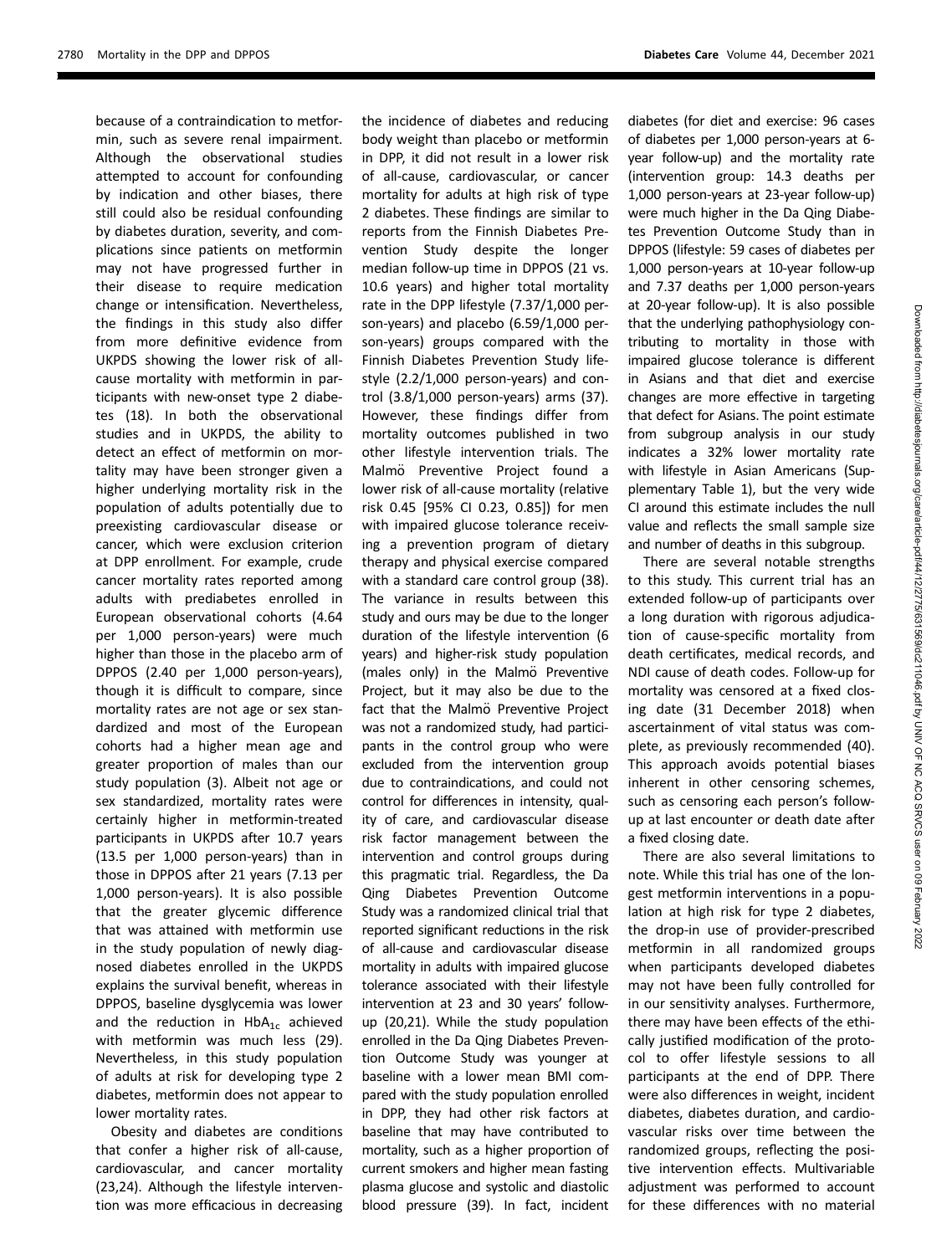changes in the findings. The enrolled DPP study population had to meet strict inclusion and exclusion criteria to ensure safety of the trial interventions, so this was a fairly healthy population at enrollment and results may not generalize to sicker study populations with significant cardiovascular disease, active cancer, or other conditions that would limit their immediate life span. Our healthier study population may account for why this study had much lower mortality rates than other studies of metformin use in populations with type 2 diabetes and lifestyle modification in other populations with impaired glucose tolerance. In addition, secular changes in health care demonstrating improved cardiovascular risk factor control during the majority of our study period may have contributed to the lower total and cardiovascular mortality rates in our study compared with prior studies (33). However, it is difficult to make conclusions from comparisons of crude mortality rates due to potential confounding from differences between our study population and other cohorts like age and sex. The lower mortality rates in DPPOS may have limited the precision of our effect estimates, particularly for smaller subgroup analyses. The all-cause mortality HRs of 0.99 and 1.02 for metformin versus placebo and lifestyle versus placebo, respectively, are the single best estimates of effect of these interventions, but the associated 95% CIs indicate that the true effect for the allcause mortality may range from 0.79 to 1.25 for metformin versus placebo and 0.81 to 1.28 for lifestyle versus placebo (Table 3), consistent with potential modest beneficial or harmful effects of either intervention. CIs were much wider for specific causes of death (Table 3) and subgroups of participants (Supplementary Fig. 2A and B).

In summary, while reductions in weight, cardiovascular risk factors, and incident diabetes were achieved with metformin and lifestyle interventions in DPP, these interventions did not lower the risk of all-cause or cause-specific mortality over 20 years' follow-up. Because cancer was found to be the leading cause of death among participants at high risk of type 2 diabetes and others have shown that adults with prediabetes have an increased risk for cancer mortality, dedicated research efforts

are needed to better understand how to prevent excess morbidity and mortality from cancer in this population.

Acknowledgments. The Diabetes Prevention Program Research Group Research Group gratefully acknowledges the commitment and dedication of the participants of DPP and DPPOS.

Funding. Research reported in this publication was supported by the NIDDK of the NIH under award numbers U01 DK048489, U01 DK048339, U01 DK048377, U01 DK048349, U01 DK048381, U01 DK048468, U01 DK048434, U01 DK048485, U01 DK048375, U01 DK048514, U01 DK048437, U01 DK048413, U01 DK048411, U01 DK048406, U01 DK048380, U01 DK048397, U01 DK048412, U01 DK048404, U01 DK048387, U01 DK048407, U01 DK048443, and U01 DK048400, through providing funding during DPP and DPPOS to the clinical centers and the Coordinating Center for the design and conduct of the study, and through collection, management, analysis, and interpretation of the data. Funding was also provided by the Eunice Kennedy Shriver National Institute of Child Health and Human Development, the National Institute on Aging, the National Eye Institute, the National Heart, Lung, and Blood Institute, the National Cancer Institute, the Office of Research on Women's Health, the National Institute on Minority Health and Health Disparities, the Centers for Disease Control and Prevention, and the American Diabetes Association. The Southwestern American Indian Centers were supported directly by the NIDDK, including its Intramural Research Program, and the Indian Health Service. The General Clinical Research Center Program, National Center for Research Resources, and the Department of Veterans Affairs supported data collection at many of the clinical centers. Merck KGaA provided medication for DPPOS. DPP/DPPOS have also received donated materials, equipment, or medicines for concomitant conditions from Bristol-Myers Squibb, Parke-Davis, and LifeScan, Health o Meter, Hoechst Marion Roussel, Merck-Medco Managed Care, Merck and Co., Nike Sports Marketing, SlimFast, and The Quaker Oats Company. The sponsor of this study was represented on the Steering Committee and played a part in study design, how the study was done, and publication.

The content is solely the responsibility of the authors and does not necessarily represent the official views of the NIH. All authors in the writing group had access to all data. The opinions expressed are those of the study group and do not necessarily reflect the views of the funding agencies.

Duality of Interest. K.M.G. received research grants from AstraZeneca and BioKier. McKesson BioServices, Matthews Media Group, and Henry M. Jackson Foundation for the Advancement of Military Medicine provided support services under subcontract with the Coordinating Center. No other potential conflicts of interest relevant to this article were reported.

Author Contributions. C.G.L. and M.T. wrote the manuscript and researched the data. B.H.,

D.D., K.M.G., P.P., E.J.B., W.C.K., and J.P.C. researched data, edited and reviewed the manuscript, and contributed to discussion. D.E., L.F., X.P., and A.W. reviewed and edited the manuscript. M.T. is the guarantor of this work and, as such, had full access to all the data in the study and takes responsibility for the integrity of the data and the accuracy of the data analysis.

#### References

1. Huang Y, Cai X, Chen P, et al. Associations of prediabetes with all-cause and cardiovascular mortality: a meta-analysis. Ann Med 2014;46: 684–692

2. Huang Y, Cai X, Mai W, Li M, Hu Y. Association between prediabetes and risk of cardiovascular disease and all cause mortality: systematic review and meta-analysis. BMJ 2016;355:i5953

3. Zhou XH, Qiao Q, Zethelius B, et al.; DECODE Study Group. Diabetes, prediabetes and cancer mortality. Diabetologia 2010;53:1867–1876

4. Knowler WC, Barrett-Connor E, Fowler SE, et al.; Diabetes Prevention Program Research Group. Reduction in the incidence of type 2 diabetes with lifestyle intervention or metformin. N Engl J Med 2002;346:393–403

5. Mercken EM, Carboneau BA, Krzysik-Walker SM, de Cabo R. Of mice and men: the benefits of caloric restriction, exercise, and mimetics. Ageing Res Rev 2012;11:390–398

6. Johnson JA, Majumdar SR, Simpson SH, Toth EL. Decreased mortality associated with the use of metformin compared with sulfonylurea monotherapy in type 2 diabetes. Diabetes Care 2002;25:2244–2248

7. Johnson JA, Simpson SH, Toth EL, Majumdar SR. Reduced cardiovascular morbidity and mortality associated with metformin use in subjects with Type 2 diabetes. Diabet Med 2005;22:497–502

8. Campbell JM, Bellman SM, Stephenson MD, Lisy K. Metformin reduces all-cause mortality and diseases of ageing independent of its effect on diabetes control: a systematic review and metaanalysis. Ageing Res Rev 2017;40:31–44

9. Bergmark BA, Bhatt DL, McGuire DK, et al.; SAVOR-TIMI 53 Steering Committee and Investigators. Metformin use and clinical outcomes among patients with diabetes mellitus with or without heart failure or kidney dysfunction: observations from the SAVOR-TIMI 53 trial. Circulation 2019;140:1004–1014

10. Vistisen D,Witte DR, Brunner EJ, et al. Risk of cardiovascular disease and death in individuals with prediabetes defined by different criteria: the Whitehall II study. Diabetes Care 2018;41: 899–906

11. Gandini S, Puntoni M, Heckman-Stoddard BM, et al. Metformin and cancer risk and mortality: a systematic review and meta-analysis taking into account biases and confounders. Cancer Prev Res (Phila) 2014;7:867–885

12. Landman GW, Kleefstra N, van Hateren KJ, Groenier KH, Gans RO, Bilo HJ. Metformin associated with lower cancer mortality in type 2 diabetes: ZODIAC-16. Diabetes Care 2010;33: 322–326

13. Han Y, Xie H, Liu Y, Gao P, Yang X, Shen Z. Effect of metformin on all-cause and cardiovascular mortality in patients with coronary artery diseases: a systematic review and an